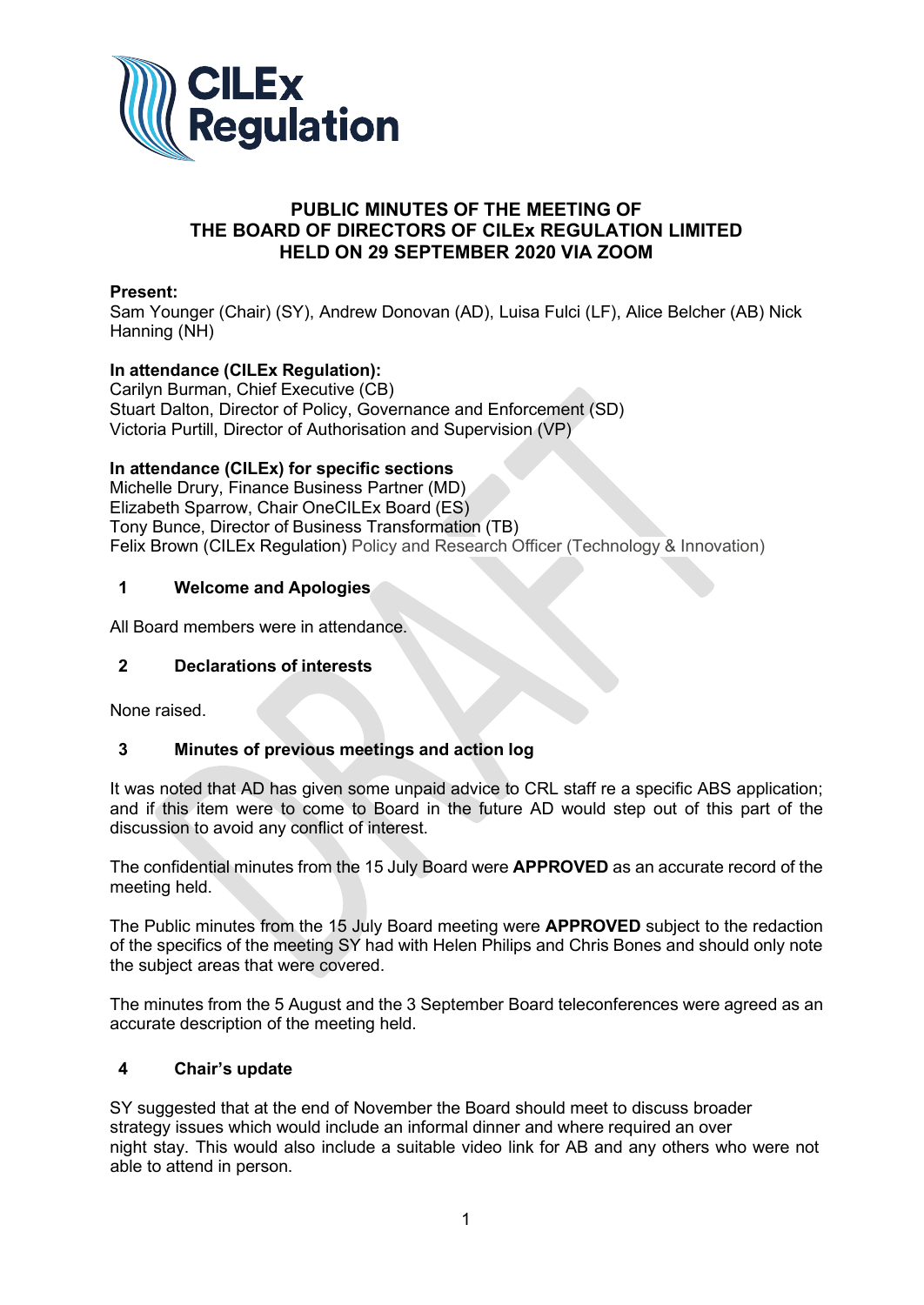

SY highlighted that CILEx believe that NH's membership on the Civil Justice Council represents a conflict of interest and therefore this will need to be considered and resolved.

SY noted to the Board that he and CB have a meeting with Helen Phillips and Matthew Hill at the LSB in the next couple of weeks and will feedback to the Board after the event.

# **5 CEO Report**

The CEO Report was **NOTED** by the Board.

# **6 Strategic Performance, Risk and Operational Report**

The Board **NOTED** the strategic performance, risk and operational report

# **7 ALC & Enforcement Annual Reports**

. The Board **APPROVED** the amended annual reports (ALC and Enforcement)

# **8 Diversity Strategic update**

The Board **NOTED** the diversity report.

# **9 Finance Update**

The Board **NOTED** the financial update.

# **10 CRM Update**

SY welcomed Elizabeth Sparrow (ES) and **NOTED** the CRM update.

### **11 IGR**

The Board **NOTED** the IGR update.

### **12 Education**

The Board **NOTED** the Education update.

### **13 Authorisation**

The Board **NOTED** the authorisation update.

# **14 Supervision: Risk Matrices and Data Update**

The Board **NOTED** the supervision update.

# **15 Legal Technology**

The Board **NOTED** the legal technology update.

# **16 LSB's PCF Consultation CRL Response**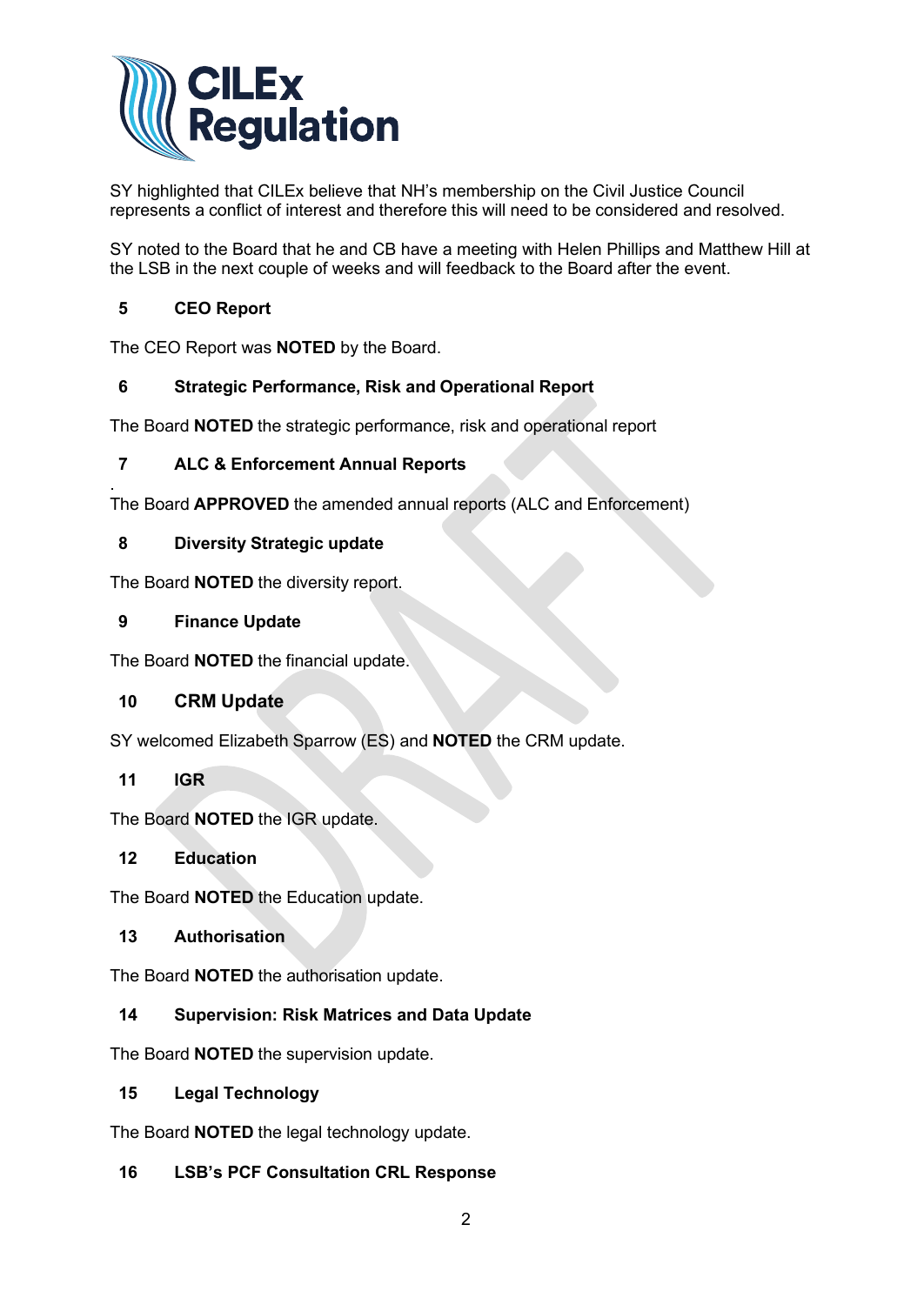

The Board **APPROVED** CILEx Regulation's PCF consultation response.

# **17 Annual Cycle of Business**

The Board **NOTED** the Annual Cycle of Business.